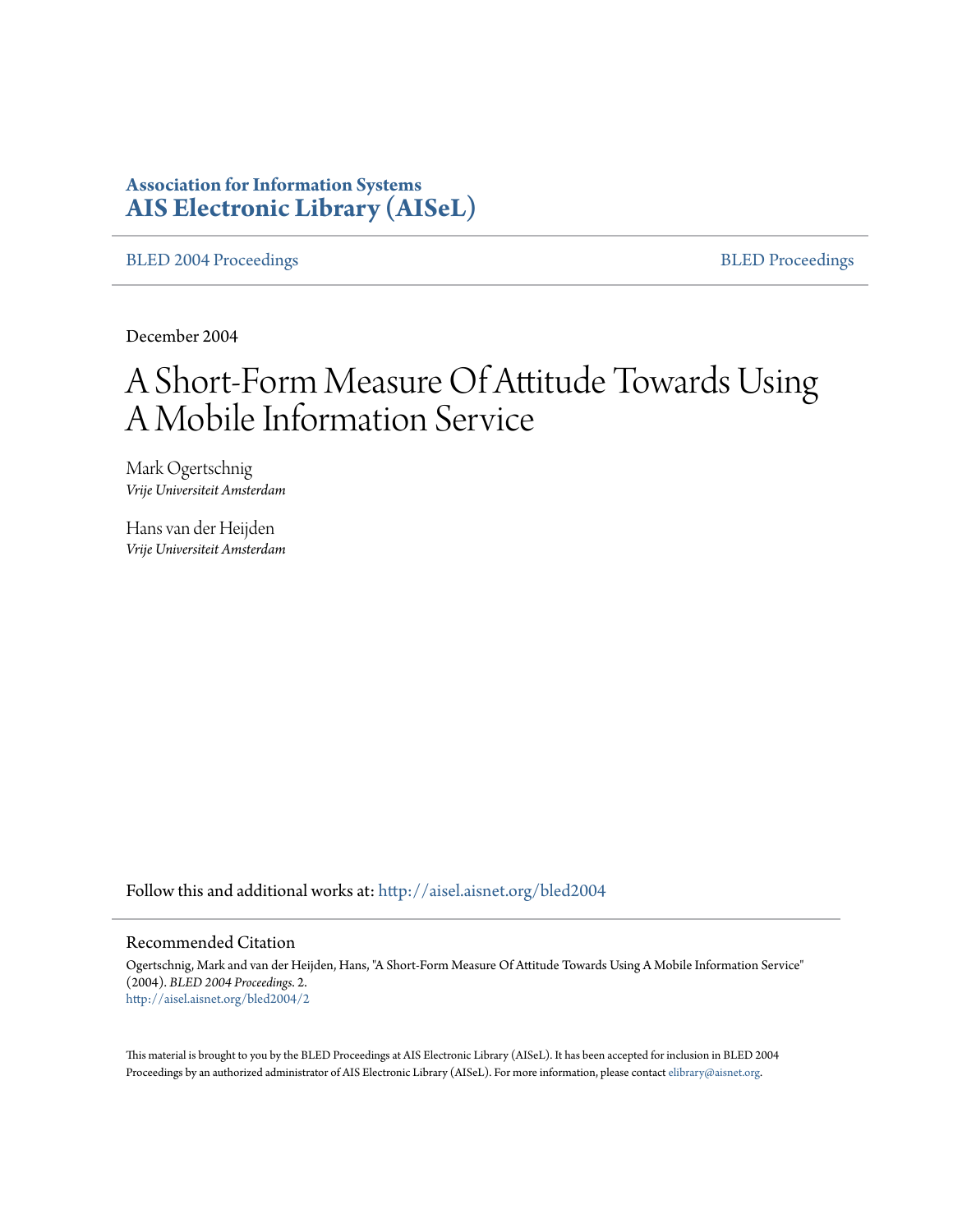# **17th Bled eCommerce Conference**

#### **eGlobal**

Bled, Slovenia, June 21 - 23, 2004

# **A Short-Form Measure Of Attitude Towards Using A Mobile Information Service**

#### **Mark Ogertschnig, Hans van der Heijden**

Vrije Universiteit Amsterdam, The Netherlands hheijden@feweb.vu.nl

#### **Abstract**

*The psychometrical properties are studied of a scale that measures attitudes regarding mobile information services. Starting point is an attitude measure from an earlier research project, in which the HED/UT scale was used to capture hedonic and utilitarian value of an information service. The research design for the new project involved a crosssectional survey, and data was collected using an online survey tool. The psychometric analysis is based on a sample of students and non-students (total*  $N = 125$ *). Based on the analysis, we propose a new, short-form version of the attitude scale. It contains two subscales of five items each, is available in two languages (English and Dutch) and can be used by other researchers for further refinement.* 

# **1 Introduction**

In this paper we are concerned with the development and user acceptance of mobile information services. Examples of these services are Short Messaging Services (SMS) with brief but specific information about weather, sports, news, horoscopes, and so on. In recent years, we have seen a plethora of these mobile services on the market, some successful and some not so successful. How consumers respond to these services continues to be a matter of great interest for electronic commerce researchers and practitioners alike.

Our particular focus here is the user's initial evaluation of a new service after a brief verbal introduction or a short moment of exposure. A swift and reliable assessment of positive or negative attitudes towards the service allows researchers and practitioners to infer credible statements about mass user acceptance. It follows that accurate measurement of somebody's initial attitude is of paramount importance. The current paper attempts to address this issue by developing a reliable, short-form measure of attitude towards using a mobile information service.

Much research work is currently available on user attitudes towards information technology (see e.g. Mahmood, Hall, & Swanberg, 2001; Venkatesh, Morris, Davis, &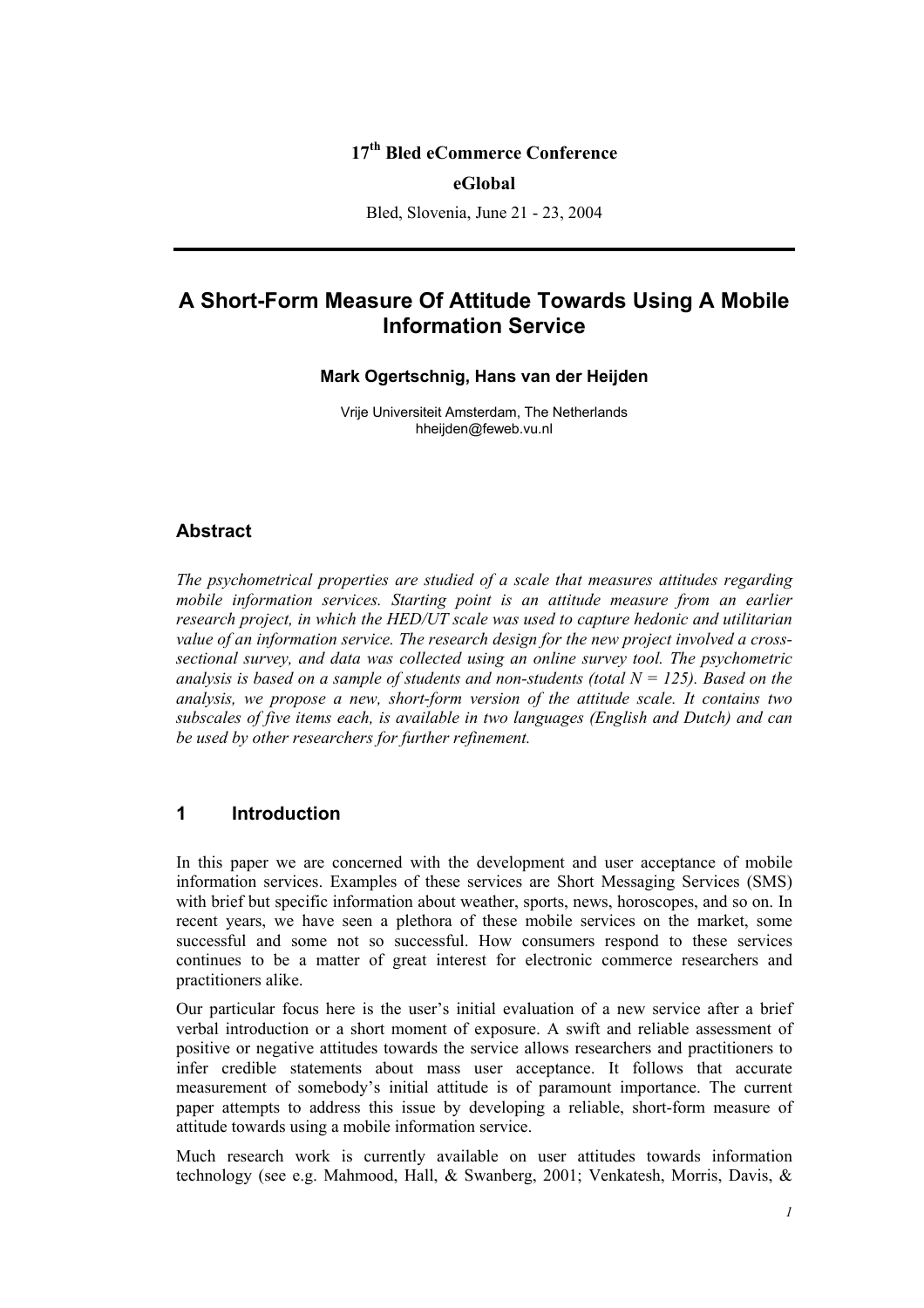Davis, 2003 for useful reviews). From this literature, a number of attitudinal constructs and their accompanying scales are available. Examples include well-known constructs such as user satisfaction with an information system (Ives, Olson, & Baroudi, 1983), and perceived usefulness and ease of use (Davis, 1989). Unfortunately, these scales are problematic to apply in the domain of mobile information services. This is because these constructs are geared towards use in the workplace, whereas many mobile information services are developed for entertainment purposes. Consequently, researchers studying mobile information services are in need of a more flexible attitude measure, one that should be able to cover both work and non-work related domains.

Scale development is typically seen as an iterative process, in which researchers purify the scale by administering it to a number of samples (Churchill, 1979; DeVellis, 1991). The paper is part of an ongoing research effort. We build on a previous research project in which students tried out mobile information services and then evaluated them (Van der Heijden & Sørensen, 2002). The previous project used a generic consumer attitude scale covering both workplace and non-workplace domains. Although the study was valuable for its exploratory insights, it had two important limitations. First, the length of the newly proposed scale was still quite long (17 items). Second, the sample was confined to undergraduate students. This damages the external validity of the scale and limits its potential for generalisable findings.

The project described in this paper attempted to address these two limitations of the previous project. Our research objective here is to derive a short-form measure of user attitude towards mobile information services, similar to the short-form user satisfaction scale developed by Baroudi & Orlikowski (1988). For practical purposes, we envisioned a short attitude measure that has a maximum of ten items. To expand the external validity of the scale, we used a new sample that included both students and non-students. In addition, we sought to enrich the attitude scale by replicating it into another language (Dutch). Finally, we used a new mobile information service to verify the ability of the scale to cover different mobile information services.

# **2 Theory**

An attitude is <sub>n</sub>a summary evaluation of a psychological object captured in such attribute dimensions as good-bad, harmful-beneficial, pleasant-unpleasant, and likable-dislikable" (Ajzen, 2001, p. 28). The methodology surrounding the measurement of attitudes is a sizable research area in psychology, of which only a small subset will be reviewed here for the sake of brevity.

A number of measurement methods to capture user attitudes are distinguishable (see e.g. Heise, 1970). Modern measurement methods such as conjoint analysis are making inroads, but the conventional way of measuring attitudes continues to be the selfadministered survey, often using five or seven point Likert scales. Although a researcher could measure attitude with a single item (e.g. "beneficial" on a scale ranging from "strongly disagree" to "strongly agree"), multi-item attitude scales are generally recommended to battle several sources of measurement error (DeVellis, 1991) .

One of the first available multi-item measures of attitudes in information systems research was "user satisfaction", developed by Bailey & Pearson (1983). A number of researchers have since developed similar user satisfaction scales (Doll & Torkzadeh, 1988; Ives et al., 1983). These satisfaction measures have been subject to rigorous methodological tests (see e.g. Doll, Raghunathan, Lim, & Gupta, 1995). As a result, a set of reliable and valid scales is currently available to measure user attitude towards an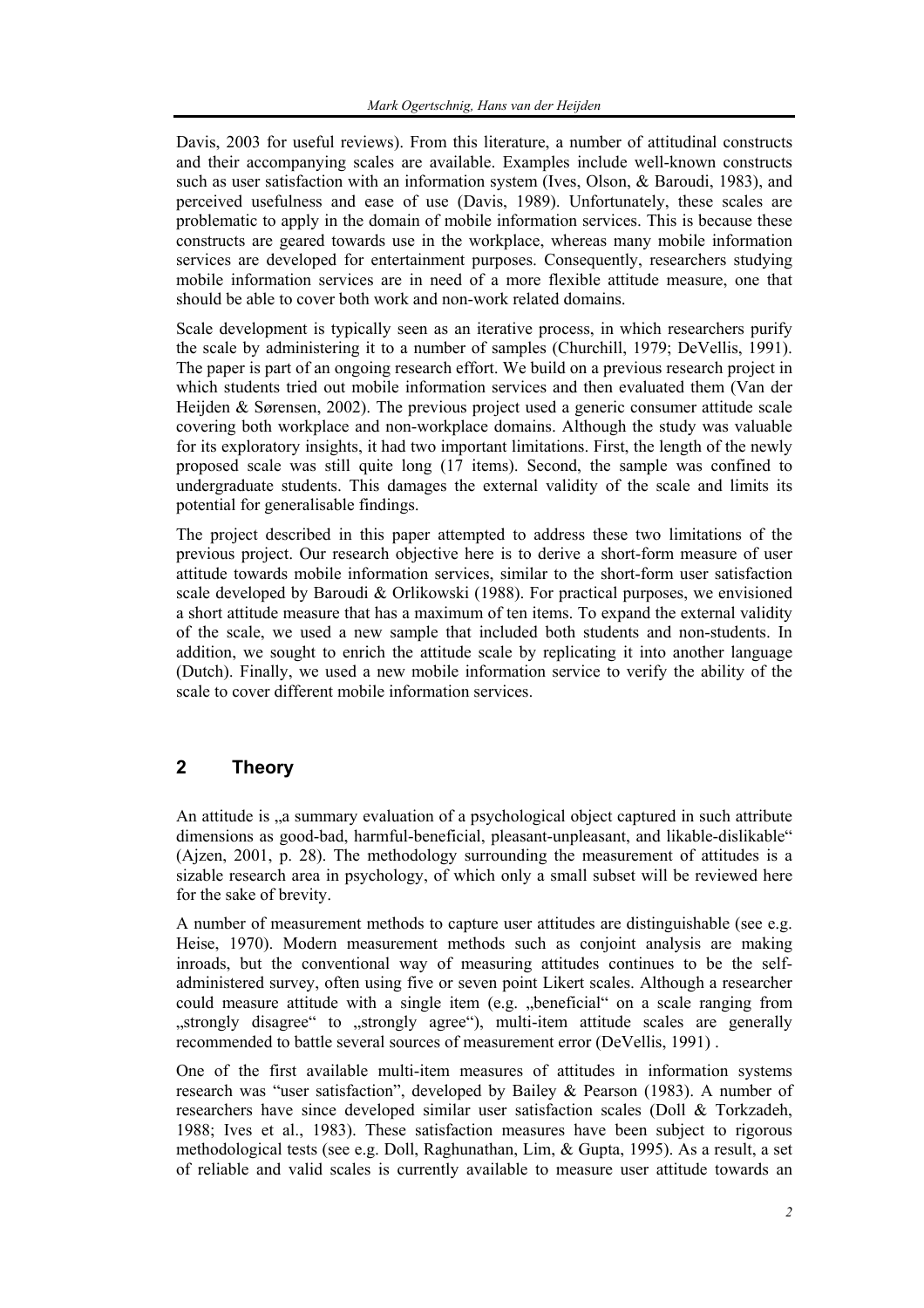information system. Table 1 provides two examples of well-established scales that have arisen out of this body of literature.

*Table 1: Two Examples Of Attitude Scales From Information Systems Research: Perceived Usefulness And End User Computing Satisfaction* 

| Perceived usefulness (Davis, 1989, p. 340)                                              | End user computing satisfaction (Doll $\&$<br>Torkzadeh, 1988, p. 268)               |
|-----------------------------------------------------------------------------------------|--------------------------------------------------------------------------------------|
| Using Chartmaster would enable me to<br>accomplish tasks more quickly                   | Does the system provide the precise<br>information you need?                         |
| Using Chartmaster would improve my job<br>performance                                   | Does the information content meet your<br>needs?                                     |
| Using Chartmaster would increase my<br>productivity                                     | Does the system provide reports that seem<br>to be just about exactly what you need? |
| Using Chartmaster would enhance my<br>effectiveness on the job                          | Does the system provide sufficient<br>information?                                   |
| Using Chartmaster would make it easier to<br>do my job                                  | Is the system accurate?                                                              |
| I would find Chartmaster useful in my job                                               | Are you satisfied with the accuracy of the<br>system?                                |
|                                                                                         | Do you think the output is presented in a<br>useful format?                          |
|                                                                                         | Is the information clear?                                                            |
|                                                                                         | Is the system user friendly?                                                         |
|                                                                                         | Is the system easy to use?                                                           |
|                                                                                         | Do you get the information you need in<br>time?                                      |
|                                                                                         | Does the system provide up-to-date<br>information?                                   |
| NB. Scale response categories range from<br>"extremely likely" to "extremely unlikely." | NB. Scale response categories range from<br>"almost never" to "almost always."       |

Adaptations of these attitude scales would seem to qualify for measuring attitudes towards mobile information services. Unfortunately, these attitude scales were developed to measure user acceptance of information systems in work-related environments (for exceptions, see Venkatesh, 1996; Venkatesh & Brown, 2001). Examples include word processing software, business presentation applications, voice-mail systems, and decision support systems. The purpose of these systems is to increase job productivity or, more generally, job performance. Consequently, the measurement scales focus exclusively on the *instrumental* value of the information. Using the information is a means to improve job performance, it is not regarded as an end in itself.

This would have been less problematic if mobile information services serve instrumental purposes as well. And indeed, many mobile information services do: examples include geographical mapping services that people use to find their way to a particular location. Other mobile information services, however, provide information that are hard to categorise as instrumental: examples include  $TV$  soap gossip, horoscopes, sports news, human interest stories, etc. Visitors typically "consume" this information for their own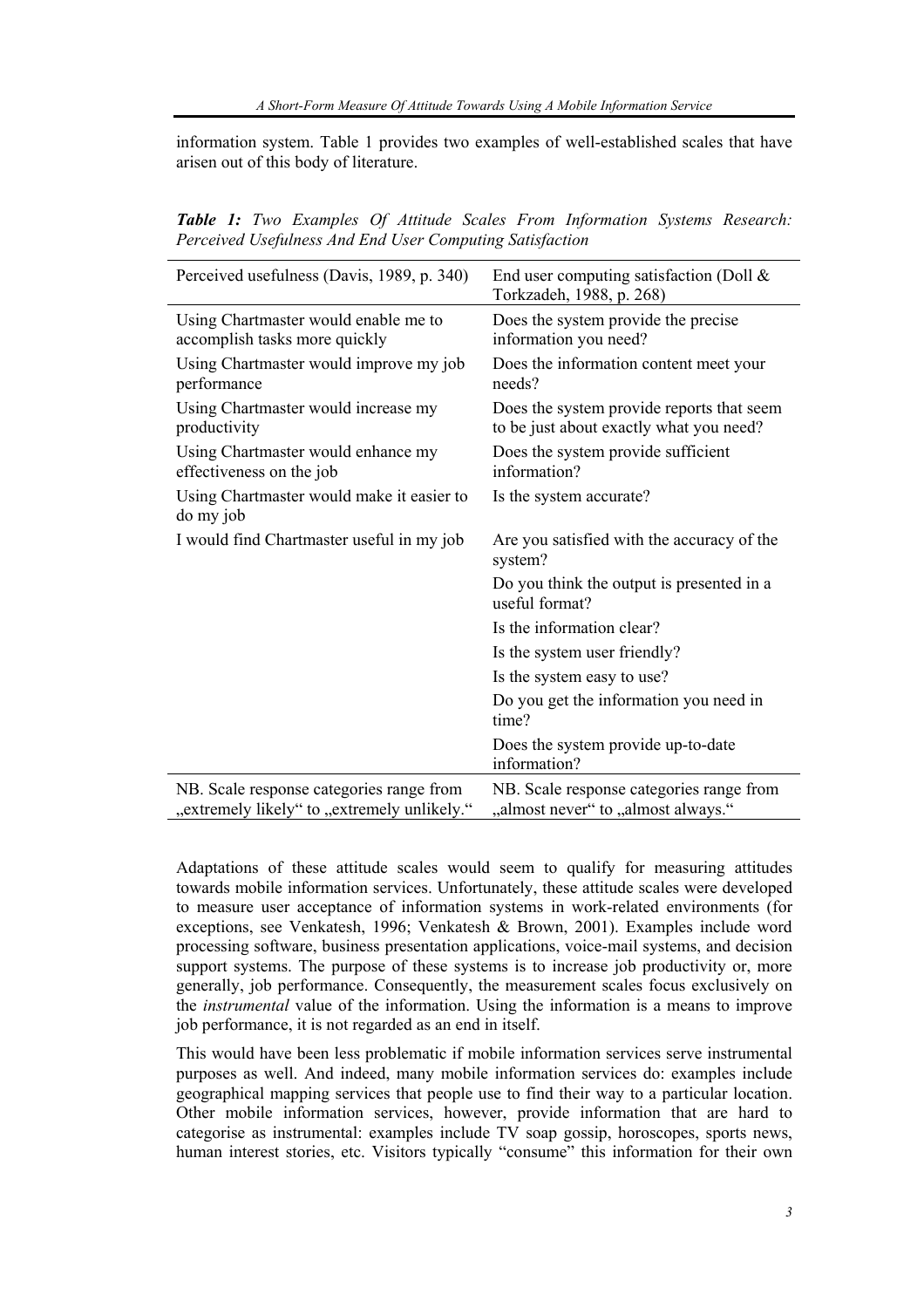personal pleasure, without any direct intentions to use the information for instrumental purposes. The current attitudinal scales do not capture this non-instrumental value.

In line with consumer behaviour literature that distinguishes between utilitarian and hedonic products (Hirschman & Holbrook, 1982; Holbrook & Hirschman, 1982), we will denote these two types of value *utilitarian* and *hedonic*. Utilitarian value covers the instrumental nature, and hedonic value covers the non-instrumental nature, the "user experience" in and of itself. The term "hedonic" derives from the word "hedonism", a term used to denote the doctrine that pleasure or happiness is the chief good in life (Merriam-Webster, 2003).

While hedonic attitudes may have been less developed in the information system literature, there is growing appreciation of hedonic value as an important part of user satisfaction (Venkatesh, 1999; Webster & Martocchio, 1992). Empirical evidence suggest that hedonic evaluation is an important part of user acceptance of websites (Van der Heijden, 2003). More generally, hedonic evaluation would seem to have predictive strength for user acceptance of information systems that are voluntary and for systems that aim to serve a hedonic purpose (Kempf, 1999; Van der Heijden, 2002). Again, however, there is no established measurement instrument in information systems research that captures these two sources of value simultaneously.

One potential candidate for a two-factor attitude scale is the HED/UT scale (Spangenberg, Voss, & Crowley, 1997), available in the Handbook of Marketing Scales (1999). This scale was originally designed to capture utilitarian and hedonic value for any generic product or service. It contained 24 items, 12 for utilitarian, and 12 for hedonic. In a recent experiment with mobile information services (Van der Heijden & Sørensen, 2002), this scale was administered to participants in an experiment that involved the use of a mobile information service.

Details of the psychometric analysis of the scale are reported elsewhere (Van der Heijden & Sørensen, 2003). In summary, the original 24-item HED/UT scale did not perform as expected. Its reliability in particular was problematic. After pruning those items that were psychometrically unsound, the researchers obtained a reduced form of the scale that met commonly accepted reliability and validity criteria. This shorter version of the instrument contains 12 items, 9 for utilitarian and 3 for hedonic. Because of the limitations of the sample and the discovery of some pecularities in the instrument itself (notably confusing horizontal order effects), the researchers proposed a new, shorter version of the scale. This scale is depicted in Table 2.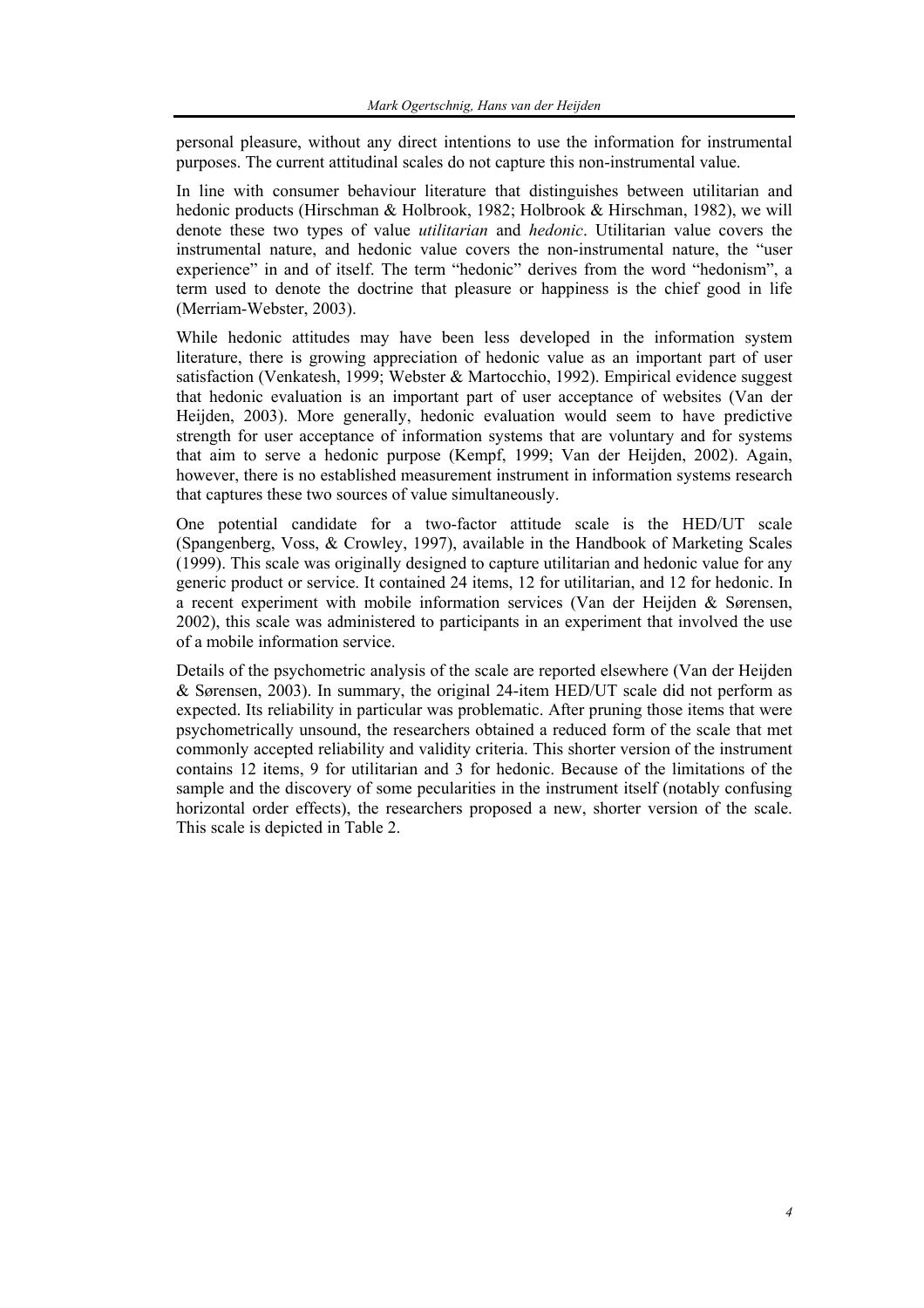| Utilitarian measures                                                                     |            |
|------------------------------------------------------------------------------------------|------------|
| Useless                                                                                  | Useful     |
| Impractical                                                                              | Practical  |
| Unnecesssary                                                                             | Necessary  |
| Unfunctional                                                                             | Functional |
| Unhelpful                                                                                | Helpful    |
| Inefficient                                                                              | Efficient  |
| Ineffective                                                                              | Effective  |
| Harmful                                                                                  | Beneficial |
| Unproductive                                                                             | Productive |
| Hedonic measures                                                                         |            |
| Dull                                                                                     | Exciting   |
| Disgusting                                                                               | Delightful |
| <b>Boring</b>                                                                            | Fun        |
| Serious                                                                                  | Playful    |
| Unthrilling                                                                              | Thrilling  |
| Unenjoyable                                                                              | Enjoyable  |
| Unamusing                                                                                | Amusing    |
| Cheerless                                                                                | Cheerful   |
| NB. Scale uses seven response categories with qualifiers "extreme", "quite", "slightly", |            |
| and "neutral."                                                                           |            |

*Table 2: Items Proposed By Van Der Heijden & Sørensen (2003) To Measure Attitudes Towards Using A Mobile Information Service.* 

The researchers recommended the proposed scale be validated on a new sample. The current project has followed up on their recommendation and used this new scale for their data collection.

# **3 Method**

The research design was correlational in nature and involved a cross-sectional survey, administered through an online survey tool. In this section we expand on the nature of the participants, the measures used, and the general procedure.

#### *Participants*

The questionnaire was advertised by handing out flyers containing the survey URL to selected students at a Dutch university. The resulting sample was supplemented by a nonrandom convenience sample (total  $N = 125$ ). There was no financial incentive to participate, but respondents were provided a summary of the results if they left their email addresses at the end of the questionnaire. The decidedly non-probabilistic nature of the sample is obviously a reason for concern: among other things, it impedes generalisability. To examine the impact of this design choice, we examined correlations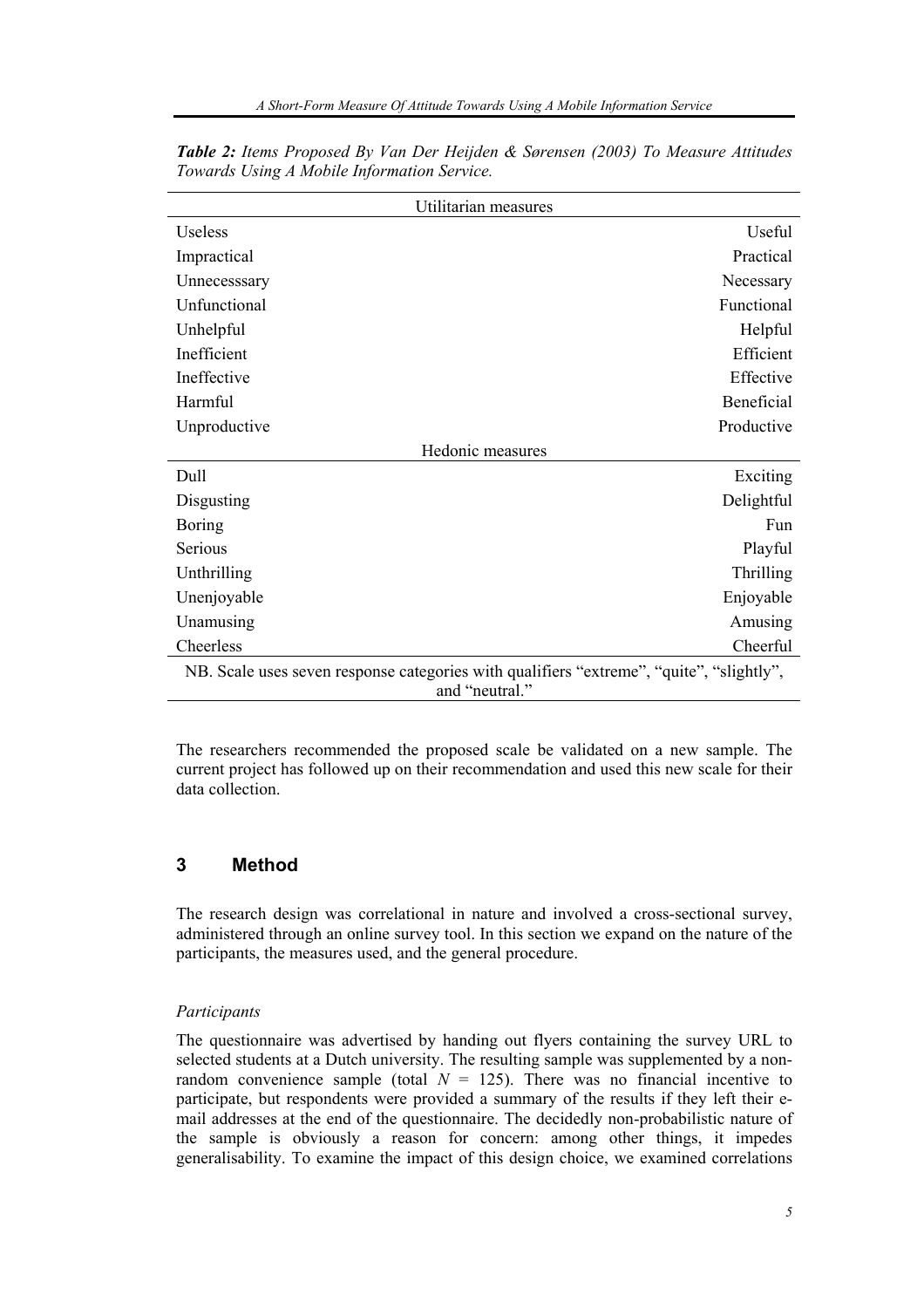of the attitude scale with the individual differences in the sample. These correlations will be analysed in detail in the results section.

#### *Measures And Translation*

The survey included the attitude instrument along with a set of questions to measure individual differences. Age and gender were measured, along with an ordinal measure of self-reported text frequency, ranging from "multiple times per day" to "never." The principal researcher translated the measures from the English to the Dutch language. The Dutch survey was then back-translated by an independent translator and the two English versions were double checked, independently, by two English natives. No semantic differences were found. The translation of the antonyms, however, was problematic in that not enough distinct antonyms could be found in Dutch. This caused the Dutch word "saai" to be used three times (for the English words "unthrilling", "unamusing" and "dull").

#### *Procedure*

To test the scale we used a 'vignette-based' questionnaire, also known as the 'scenariobased survey method.' Vignettes represent hypothetical situations and call on the respondents' imaginative powers to picture a future situation in their heads. Respondents are then asked to make an assessment of that situation. In our case, we introduced a specific mobile information service, and presented the respondent with two settings in which the mobile information service could be used. The mobile information service of choice was an SMS translation service.

Here are the two vignettes (English translations of the originals in Dutch):

*Vignette A: "Imagine that you are spending your summer holiday in Spain and you decide to have something to eat on a nice terrace. Once sitting at your table you will get the Spanish menu with all kinds of Spanish meals. There are no translations on the menu, you did not bring your dictionary with you and you do not speak Spanish. How can you choose the right meal without getting anything wrong on the table?* 

*Your mobile phone could be useful as a translator. You could enter the Spanish words or sentences that you do not know in a text message and send it to the translation service. The translation service processes your words and sentences. In just a few seconds you will receive the translated words and sentences back in a new text message."* 

*Vignette B: "Imagine you are spending your summer holiday with your friends in Greece. You get in touch with a group of Finnish tourists. From that group you are getting to know a nice young Finnish boy/girl. As the evening goes by you are concluding that you want to meet him/her again tomorrow. To be more romantic, you would like to ask him/her in the Finnish language but you did not bring your dictionary and your friends do not speak Finnish either. Now what is your best move?* 

*Again, your mobile phone could be useful as a translator. You could enter the words or sentences that you do not know in a text message and send it to the translation service. The translation service processes your words and sentences. In just a few seconds you will receive the translated words and sentences back in a new text message."*

The first vignette shows a utilitarian problem situation. This scenario attempted to capture the utilitarian value of the service. The second vignette attempted to appeal to the hedonic value of the service.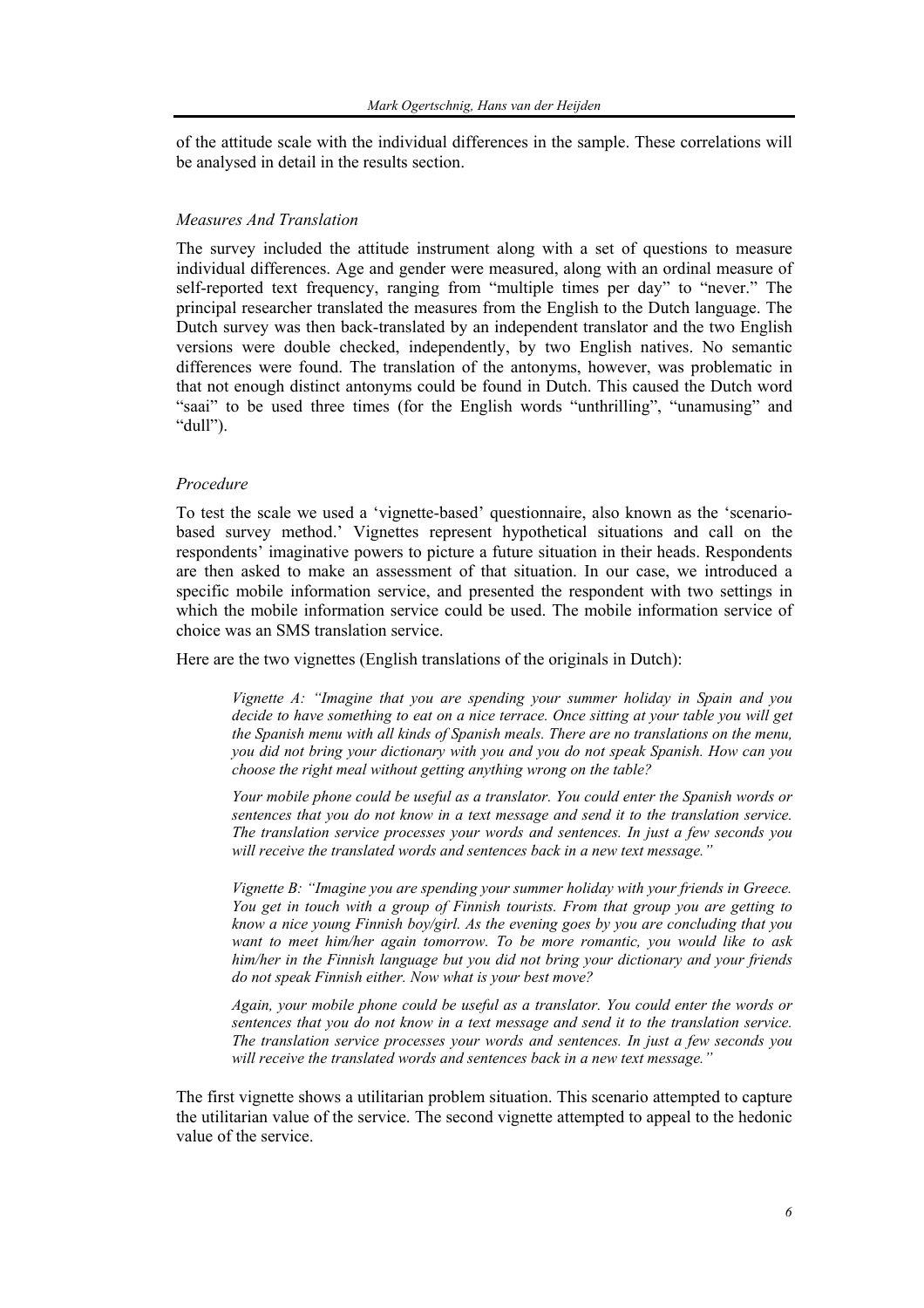# **4 Results**

The structure of this section is as follows. We will first examine the reliability and the validity of the scale as it stands. We then justify our decisions to arrive at the short-form of the scale. A re-run of this scale on the same sample then illustrates reliability and convergent and discriminant validity. This is followed by a set of analyses in which we correlate the attitudes with individual differences. These correlations are illustrative and also clarify the potential impact of the non-probabilistic sampling design.

## *Reliability And Validity Of Original Scale*

The original subscales turned out to be quite reliable. Cronbach alpha of the utilitarian subscale (9 items) was .91, the hedonic subscale (8 items) was .89. To examine the convergent and discriminant validity of the scale, a factor analysis was conducted. The data set met the necessary thresholds for conducting a factor analysis  $(KMO = .93)$ . Bartlett's test of sphericity = 1227,  $df = 136$ ,  $p = .000$ ). The resulting factor structure explained 59% of the variance. Table 3 shows the factor loadings and the communalities for each item.

|                |            | Factor loading |              | Communality |
|----------------|------------|----------------|--------------|-------------|
|                | Item       | $\mathbf{1}$   | $\mathbf{2}$ |             |
| $\mathbf{1}$   | Useful     | .67            |              | .58         |
| $\overline{2}$ | Practical  | .79            |              | .63         |
| 3              | Necessary  | .64            |              | .54         |
| $\overline{4}$ | Functional | .76            |              | .63         |
| 5              | Helpful    | .74            |              | .63         |
| 6              | Efficient  | .76            |              | .64         |
| $\overline{7}$ | Effective  | .67            |              | .56         |
| 8              | Beneficial | .67            |              | .51         |
| 9              | Productive | .63            |              | .54         |
| 10             | Exciting   |                | .77          | .64         |
| 11             | Delightful |                | .59          | .47         |
| 12             | Fun        | .48            | .66          | .67         |
| 13             | Playful    |                | .63          | .40         |
| 14             | Thrilling  |                | .75          | .70         |
| 15             | Enjoyable  | .64            | .40          | .57         |
| 16             | Amusing    |                | .76          | .67         |
| 17             | Cheerful   |                | .72          | .65         |

*Table 3: Summary Of Factor Loadings For Varimax Orthogonal Two-Factor Solution For Original Attitude Towards Using A Mobile Information Service Scale (*N = *125)*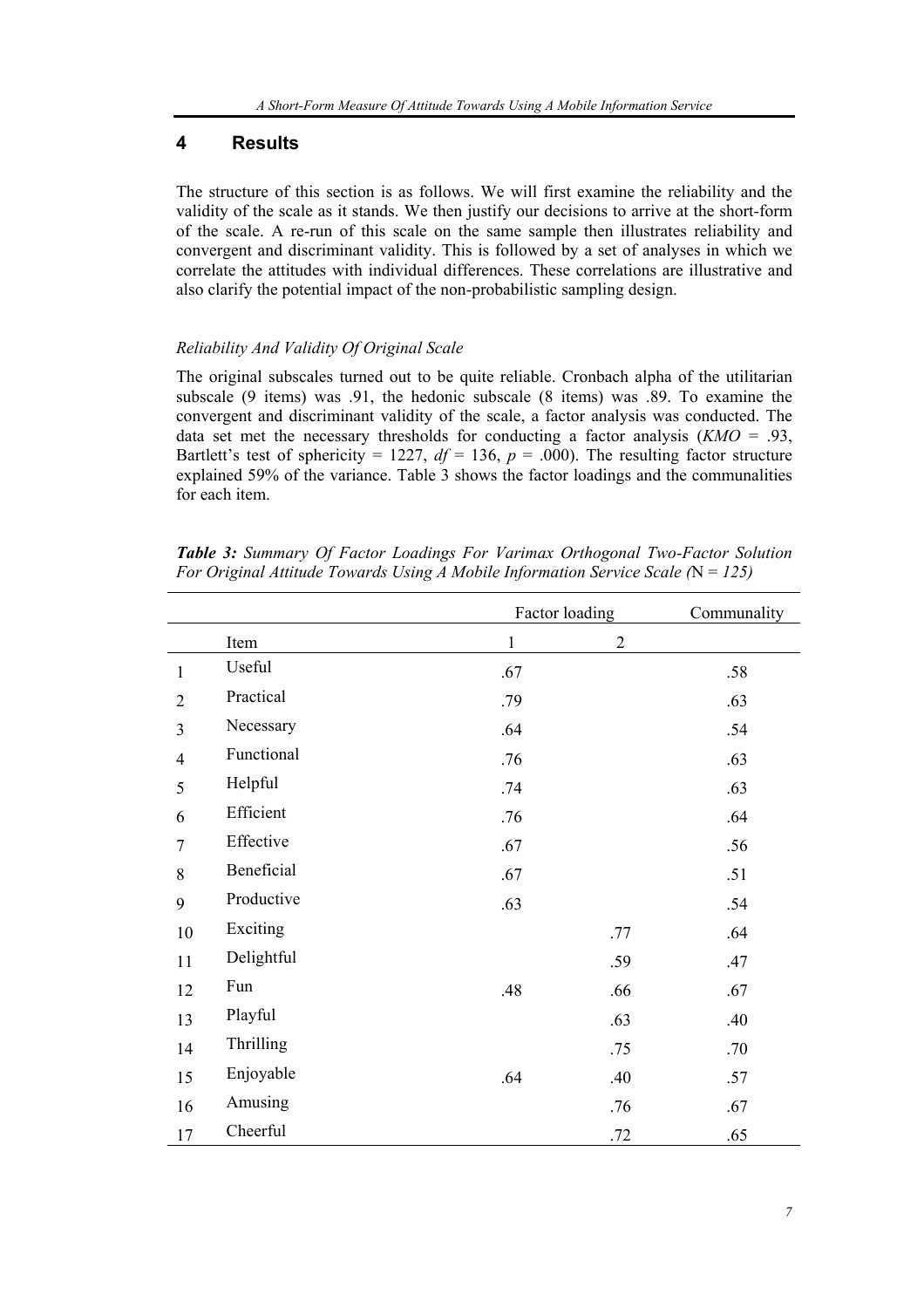The reader will note the cross-loadings of  $n$ , fun  $n$  and  $n$ , enjoyable  $n$ . This is remarkable given that these items have high face validity as hedonic candidates. In addition, the prior study showed good psychometric diagnostics for "fun", although not for "enjoyable." Enjoyable is a broad-ranging construct and people may interpret this to be closely linked to the utilitarian value of the mobile information service. But it may also be an artefact of the translation because there are a few options to translate "enjoyable" in Dutch and the one chosen ("aangenaam") may not have been sufficiently distinctive.

To establish the short-form measure for attitudes towards using a mobile information service, we set out to disqualify items from the list. Candidate items should include those that have poor communalities (typically lower than 30%), high cross-factor loadings, and low inter-item correlations (Hair, Anderson, Tatham, & Black, 1998). From the utilitarian subscale, we excluded "necessary", "effective", "beneficial" and "practical" because they had the lowest communalities in the factor analysis (see Table 3). From the hedonic scale, we excluded "delightful", "playful", and "enjoyable" for the same reason. Despite the concerns raised above, "fun" was retained because of its face validity and its performance in the previous empirical study.

#### *Reliability And Validity Of Short-Form Scale*

The resulting scale is listed in Appendix 1. We re-ran the data analysis with the items of the short-form measure. The necessary thresholds for conducting a factor analysis were met (*KMO* = .90, Bartlett's test of sphericity = 702,  $df = 45$ ,  $p = .000$ ). In total, the resulting factor structure explained 68% of the variance. Table 4 presents the results.

|                |                  |     | Factor loading | Communality |
|----------------|------------------|-----|----------------|-------------|
|                | Item             | 1   | $\overline{2}$ |             |
|                | Useful           | .66 |                | .58         |
| $\overline{2}$ | Practical        | .86 |                | .74         |
| $\overline{4}$ | Functional       | .79 |                | .71         |
| 5              | Helpful          | .73 |                | .64         |
| 6              | Efficient        | .73 |                | .63         |
| 10             | Exciting         |     | .83            | .70         |
| 12             | Fun              | .42 | .71            | .69         |
| 14             | <b>Thrilling</b> |     | .81            | .75         |
| 16             | Amusing          |     | .80            | .70         |
| 17             | Cheerful         |     | .75            | .68         |

*Table 4: Summary Of Factor Loadings For Varimax Orthogonal Two-Factor Solution For Short-Form Measure Of Attitude Towards Using A Mobile Information Service Scale*   $(N = 125)$ 

#### *Correlations With Individual Differences*

Summary scores for hedonic and utilitarian value were computed by averaging the scores on the five selected items for each subscale. We continued by examining these values and comparing them against the individual differences of the respondents. In particular we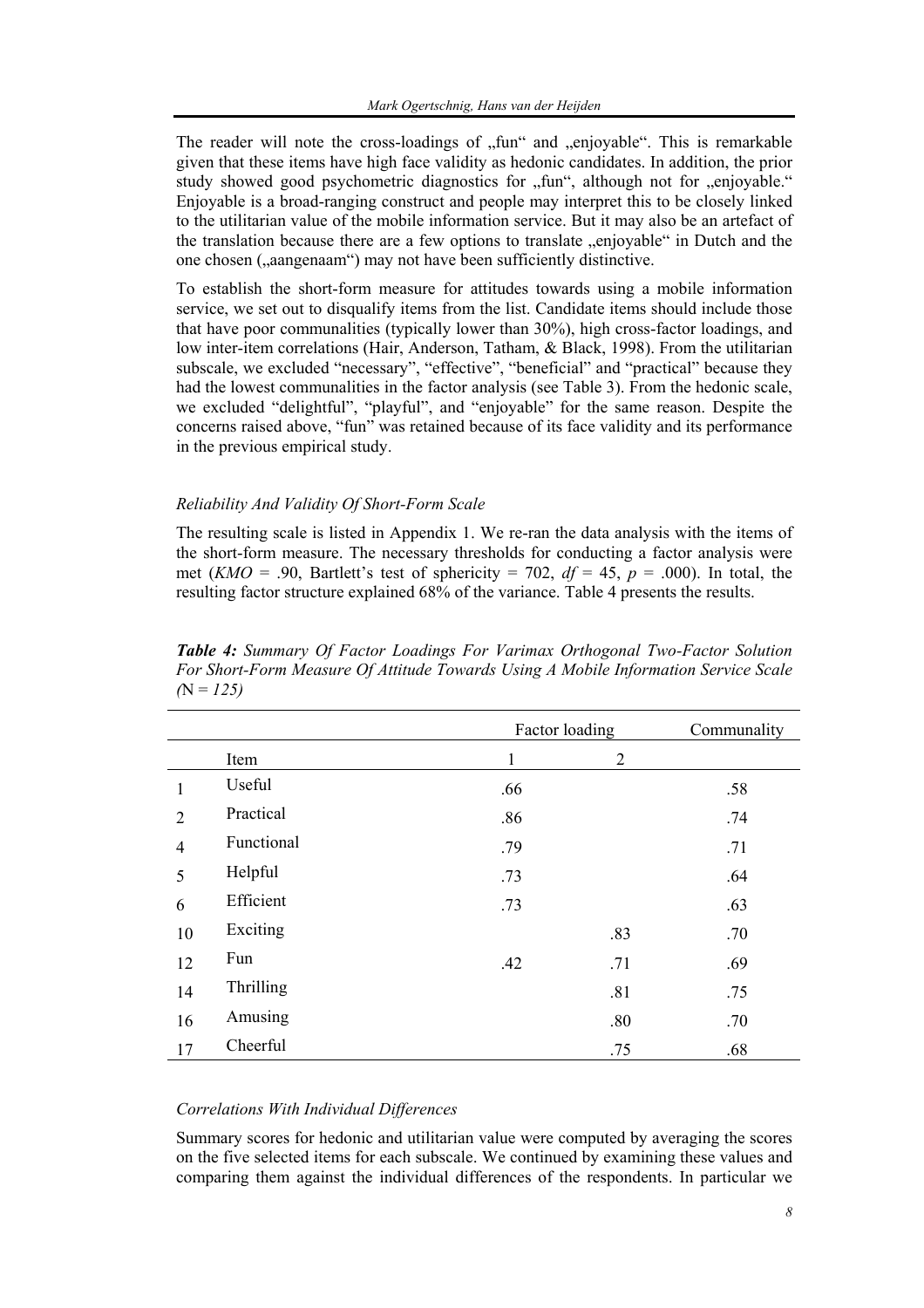examined correlations with age, gender, and mobile service experience. The results are reported in Table 5. The results demonstrate that the two dimensions themselves are strongly, and significantly, correlated. In contrast, no significant relationship could be detected between these individual differences and their attitude towards the mobile service. Perhaps in line with popular belief, there is a significant relationship between age and text message frequency, indicating that younger persons report more frequent texting.

|                                    | M    | SD  |         |        |         | 4  |
|------------------------------------|------|-----|---------|--------|---------|----|
| Utilitarian value                  | 4.4  | 1.0 | --      |        |         |    |
| Hedonic value                      | 4.2  | -9  | $.64**$ | --     |         |    |
| Self-Reported texting<br>frequency | ۰    | ۰   | $-.01$  | $-.12$ | --      |    |
| Age                                | 24.0 | 6.5 | $-.02$  | $-.08$ | $.25**$ | -- |

*Table 5: Means, Standard Deviations, And Correlations Of Attitude Subscales, Texting Frequency, And Age* 

*Note: \*p < .05, \*\*p < .01. Pearson's r is reported for all items except correlations that involve ordinal item 3, for which Spearman's Rho is reported* 

To examine differences in gender composition and student-non student background, a Multiple Analysis of Variance (MANOVA) was conducted with utilitarian and hedonic value as the two correlated dependent variables. As a statistical tool, MANOVA is preferred over a set of independent t-tests because of the inflated type I error that is associated with running multiple t-tests. Descriptives are reported in Table 6.

|            |    |     | Utilitarian value | Hedonic value    |               |
|------------|----|-----|-------------------|------------------|---------------|
|            | n  | M   | SD                | $\boldsymbol{M}$ | <i>SD</i>     |
| Males      |    |     |                   |                  |               |
| Student    | 66 | 4.5 | 1.2               | 4.2              | 1.0           |
| Nonstudent | 26 | 4.2 | $.8\,$            | 4.2              | .7            |
| Females    |    |     |                   |                  |               |
| Student    | 24 | 4.5 | .9                | 4.3              | $\mathcal{A}$ |
| Nonstudent | 9  | 4.8 | 9.                | 4.6              | .7            |

*Table 6: Means And Standard Deviations Of Attitude Subscales As A Function Of Gender And Background* 

Result of the analysis are reported in Table 7. These results should be interpreted with appropriate caution because the cell sizes are unequal, and equal variances tests were negative: Box's *M* was significant and so was Levene's test for the hedonic subscale.

These results provide ample evidence that the null hypotheses cannot be rejected, i.e. there are no differences in attitude towards using mobile information services across age, gender, experience, and background.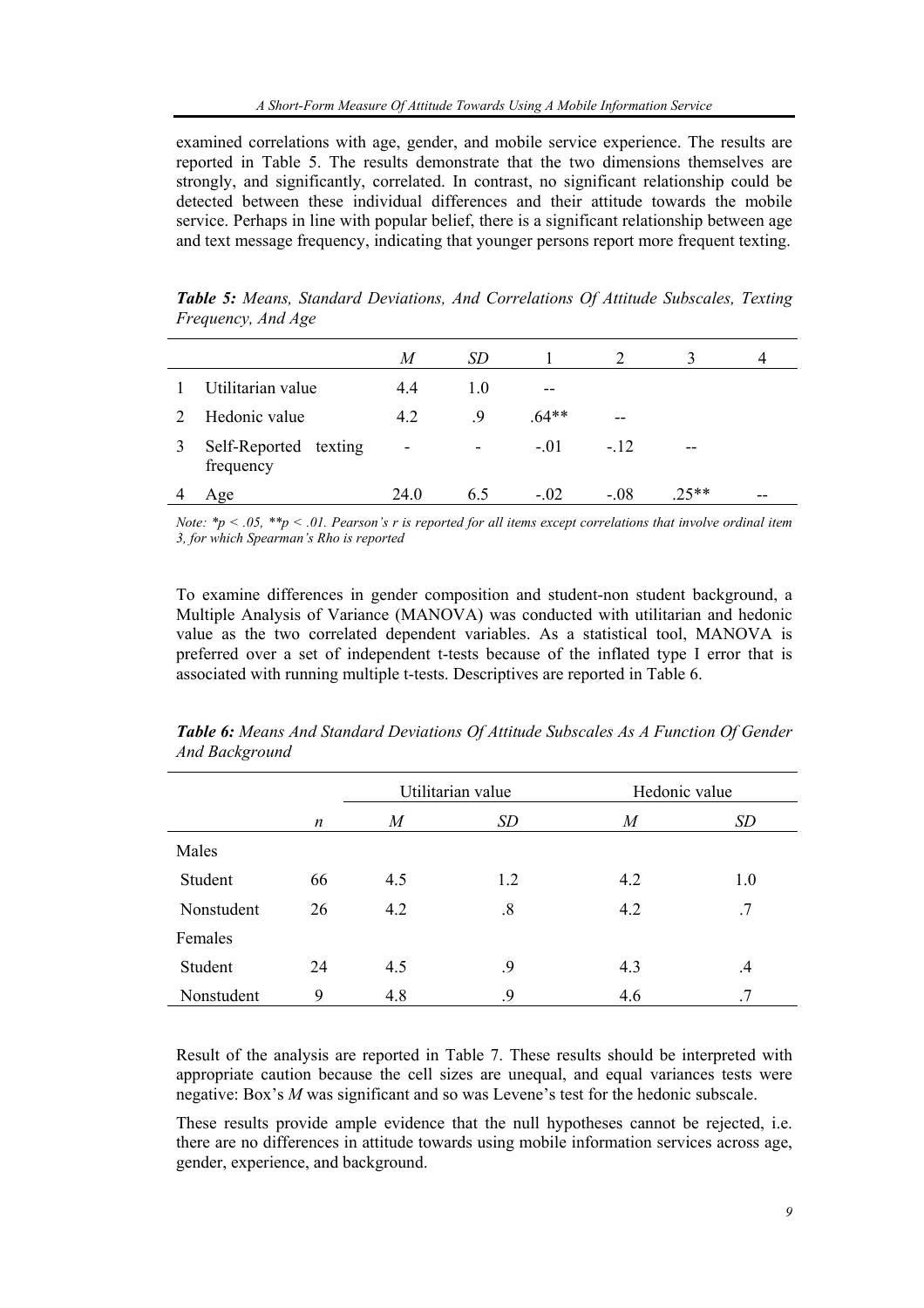|                |               | <b>ANOVA</b>      |               |  |  |
|----------------|---------------|-------------------|---------------|--|--|
|                | <b>MANOVA</b> | Utilitarian value | Hedonic value |  |  |
|                | F(2, 120)     | F(1, 121)         | F(1,121)      |  |  |
| Gender $(G)$   | 1.3           | 2.3               | 1.9           |  |  |
| Background (B) | .8            | .0                | 1.2           |  |  |
| $G \times B$   | 1.0           | 2.1               | .8            |  |  |

*Table 7: Multivariate And Univariate Analyses Of Variance For Attitude Subscales* 

*Note. F ratios are Wilk's Fs. MANOVA = Multivariate analysis of variance; ANOVA = univariate analysis of variance. Gender is either male or female; background is either student or non-student.* 

## **5 Discussion**

This research project has examined an instrument-in-development to measure attitudes towards using mobile information services. It has analysed its psychometric properties using a sample of students and non-students. Based on the analysis, we propose a new, short-form version of the attitude scale. This scale contains two subscales, is available in two languages (English and Dutch) and can be used by other researchers for further refinement. Appendix 1 presents our current recommendation for a short-form scale. Note that we have dropped the semantic differentials in favour of a Likert scales. This choice is partly based on difficulties in translating antonyms and partly based on respondent feedback.

It seems to us that the scale is quite general and could perhaps also be applied to the use of non-mobile information services. Perhaps one day it can even serve as a general satisfaction measure for the use of any information service. The scale, however, will need further validation and replication before we are anywhere near the accomplishment of this objective.

A valid question from a practitioner at this stage would be whether the scale is ready for commercial application. That is, can it be used in a practical situation to reliably examine and predict user acceptance? The short answer to this question is "almost." It is important to point out that there are still some limitations associated with the work we have carried out so far.

First, there is the non-probabilistic nature of our sample, albeit that the pool of respondents is no longer confined to students only. We could not detect significant differences between the student subsample and the non-student subsample, which is encouraging if one considers the commonly raised objection that students are not representative for wider populations. This notwithstanding, further research should test the scale on samples that are not based on non-probabilistic, but on probabilistic sampling methods.

Second, there are some methodological concerns with rerunning an analysis on an original sample *after* purification of the items. Our second exploratory factor analysis should be interpreted as a indication of how well the new instrument would perform if administered to the current sample. It is not meant to indicate that the measurement instrument is now sufficiently valid to be used in commercial settings. Again, the instrument should be verified with a new sample to address this issue.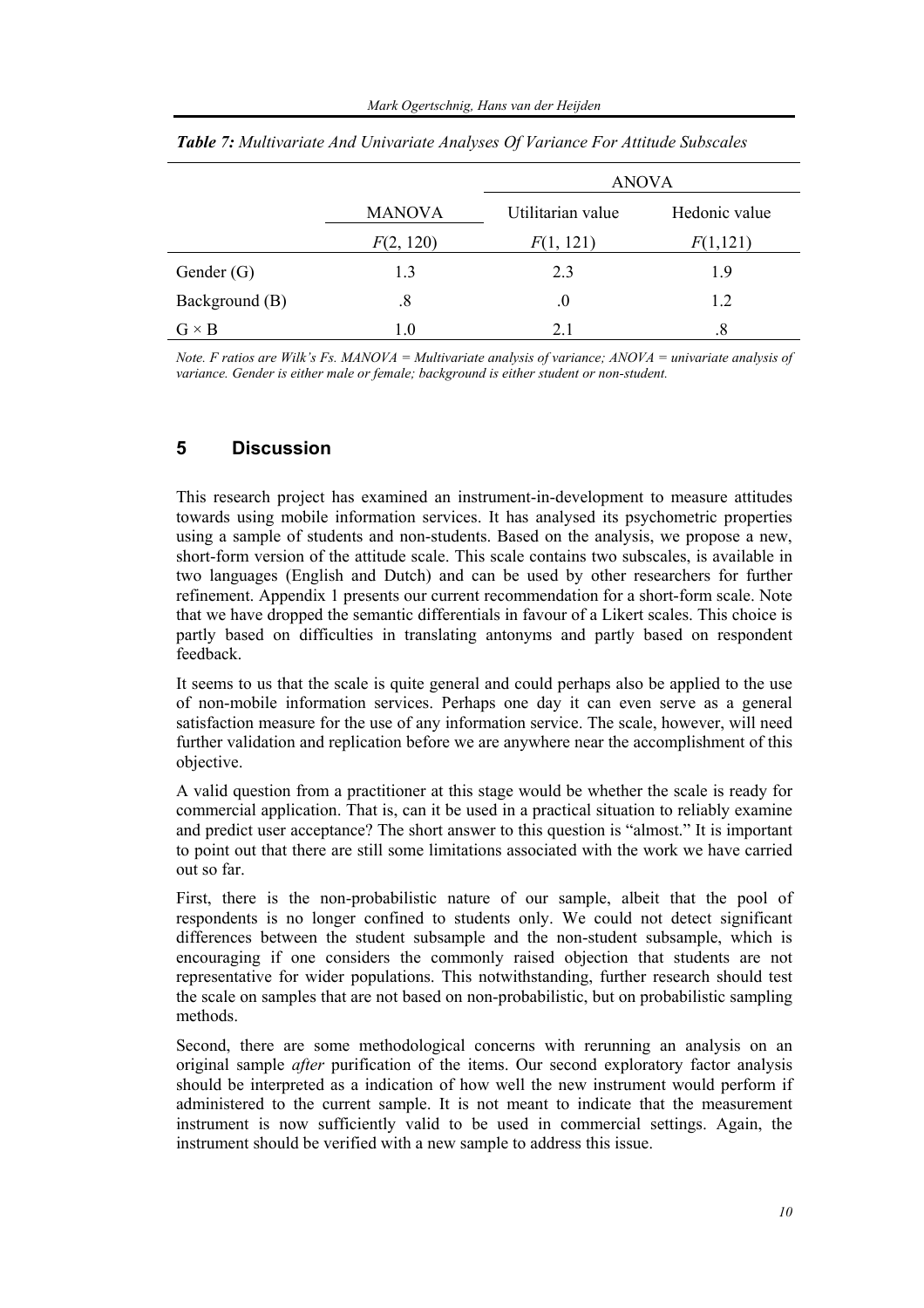This project has set the stage for a new research project that is being conducted at the time of writing. The new project builds upon the results reported in this paper. First, it examines the reliability and validity of the short-form scale on a new sample, with a new mobile information service. Second, it examines a number of potential antecedents and consequences. The consequences are to provide evidence that the scale has predictive strength, and the antecedents are to provide evidence that the scale is itself predictable. For example, one antecedent that we have selected is the context in which the service is used. Consider, for example, a mobile navigation service for tourists. This service may be useful and enjoyable in a setting in which the tourist is in desperate need to locate his or her hotel. But it may be much less useful and much less enjoyable in settings in which the tourist explores the area and considers the "site exploration" part of his or her experience. An example of a consequence of attitude are intentions and behaviour, according to the well-established Theory of Reasoned Action (Fishbein & Ajzen, 1975). By placing the attitude measure into a nomological net, and strengthening its external validity again with a new sample, we hope to arrive eventually at a generic attitude measurement, one that is applicable to a broad range of mobile information services and a broad range of consumers.

#### **References**

- Ajzen, I. (2001). Nature and operation of attitudes. *Annual Review of Psychology, 52*, 27- 58.
- Bailey, J. E., & Pearson, S. W. (1983). Development of a tool for measuring and analysing computer user satisfaction. *Management Science, 29*(5), 530-545.
- Baroudi, J. J., & Orlikowski, W. J. (1988). A short-form measure of user information satisfaction: a psychometric evaluation and notes on use. *Journal of Management Information Systems, 4*(4), 44-59.
- Bearden, W. O., & Netemeyer, R. G. (1999). *Handbook of Marketing Scales: Multi-Item Measures for Marketing and Consumer Behavior Research*. Thousand Oaks, CA: Sage Publications.
- Churchill, G. (1979). A paradigm for developing better measures of marketing constructs. *Journal of Marketing Research, 16*, 64-73.
- Davis, F. D. (1989). Perceived usefulness, perceived ease of use, and user acceptance of information technology. *MIS Quarterly, 1989*(September), 319-340.
- DeVellis, R. F. (1991). *Scale development*. Newbury Park, CA: Sage.
- Doll, W., Raghunathan, T. S., Lim, J.-S., & Gupta, Y. P. (1995). A confirmatory factor analysis of the user information satisfaction instrument. *Information Systems Research, 6*(2), 177-188.
- Doll, W. J., & Torkzadeh, G. (1988). The measurement of end-user computing satisfaction. *MIS Quarterly*(June), 259-274.
- Fishbein, M., & Ajzen, I. (1975). *Belief, attitude, intention and behaviour: an introduction to theory and research*. Reading: Addison-Wesley.
- Hair, J. F., Anderson, R. E., Tatham, R. L., & Black, W. C. (1998). *Multivariate data analysis* ( 5th ed.). Upper Saddle River, NJ: Prentice-Hall.
- Heise, D. R. (1970). The semantic differential and attitude research. In G. F. Summers (Ed.), *Attitude Measurement* (pp. 235-253). Chicago: Rand McNally.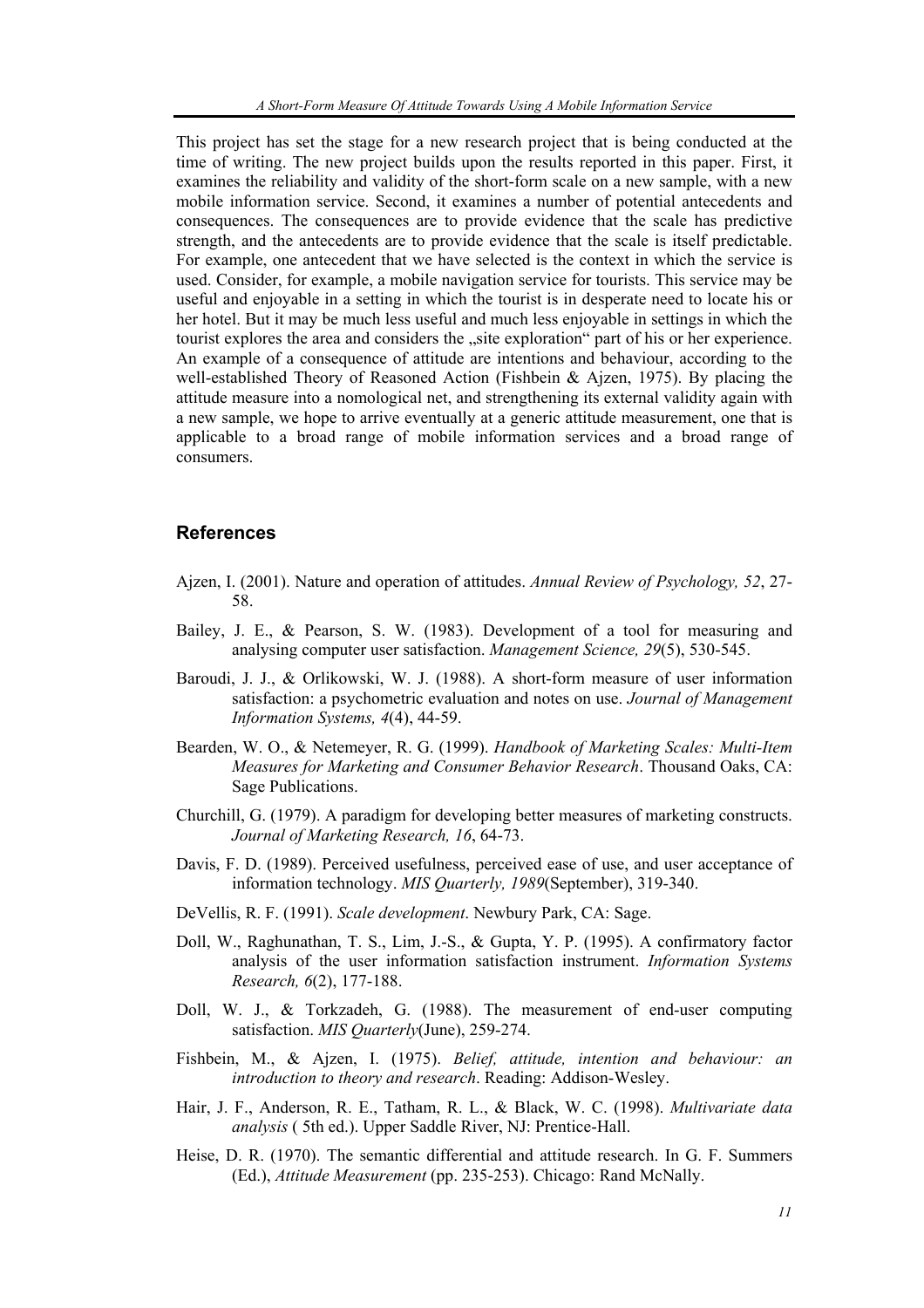- Hirschman, E. C., & Holbrook, M. B. (1982). Hedonic consumption: emerging concepts, methods and propositions. *Journal of Marketing, 46*, 92-101.
- Holbrook, M. B., & Hirschman, E. C. (1982). The experiental aspects of consumption: consumer fantasies, feelings, and fun. *Journal of Consumer Research, 9*(September), 132-140.
- Ives, B., Olson, M. H., & Baroudi, J. J. (1983). The measurement of user information satisfaction. *Communications of the ACM, 26*(10), 785-793.
- Kempf, D. S. (1999). Attitude formation from product trial: distinct roles of cognition and affect for hedonic and functional products. *Psychology and Marketing, 16*(1), 35- 50.
- Mahmood, M. A., Hall, L., & Swanberg, D. L. (2001). Factors affecting information technology usage: a meta-analysis of the empirical literature. *Journal of Organizational Computing and Electronic Commerce, 11*(2), 107-130.
- Merriam-Webster. (2003). *Merriam-Webster's Collegiate Dictionary* ( 11th ed.): Merriam-Webster Inc.
- Spangenberg, E. R., Voss, K. E., & Crowley, A. E. (1997). Measuring the hedonic and utilitarian dimensions of attitude: a generally applicable scale. *Advances in Consumer Research, 24*, 235-241.
- Van der Heijden, H. (2002). *On the cognitive-affective structure of attitudes towards information systems.* Paper presented at the International Conference on Information Systems (ICIS), Barcelona.
- Van der Heijden, H. (2003). Factors influencing the usage of websites: the case of a generic portal in The Netherlands. *Information & Management, 40*(6), 541-549.
- Van der Heijden, H., & Sørensen, L. S. (2002). *The mobile decision maker: mobile decision aids, task complexity, and decision effectiveness* ( Working paper 2002- 25): Copenhagen Business School.
- Van der Heijden, H., & Sørensen, L. S. (2003). *Measuring attitudes towards mobile information services: an empirical validation of the HED/UT scale.* Paper presented at the European Conference on Information Systems (ECIS), Naples, Italy.
- Venkatesh, A. (1996). Computers and other interactive technologies for the home. *Communications of the ACM, 39*(12), 47-54.
- Venkatesh, V. (1999). Creation of favorable user perceptions: exploring the role of intrinsic motivation. *MIS Quarterly, 23*(2), 239-260.
- Venkatesh, V., & Brown, S. A. (2001). A longitudinal investigation of personal computers in homes: adoption determinants and emerging challenges. *MIS Quarterly, 25*(1), 71-102.
- Venkatesh, V., Morris, M. G., Davis, G. B., & Davis, F. D. (2003). User acceptance of information technology: toward a unified view. *MIS Quarterly, 27*(3), 425-478.
- Webster, J., & Martocchio, J. J. (1992). Microcomputer playfulness: development of a measure with workplace implications. *MIS Quarterly, 1992*(June), 201-226.